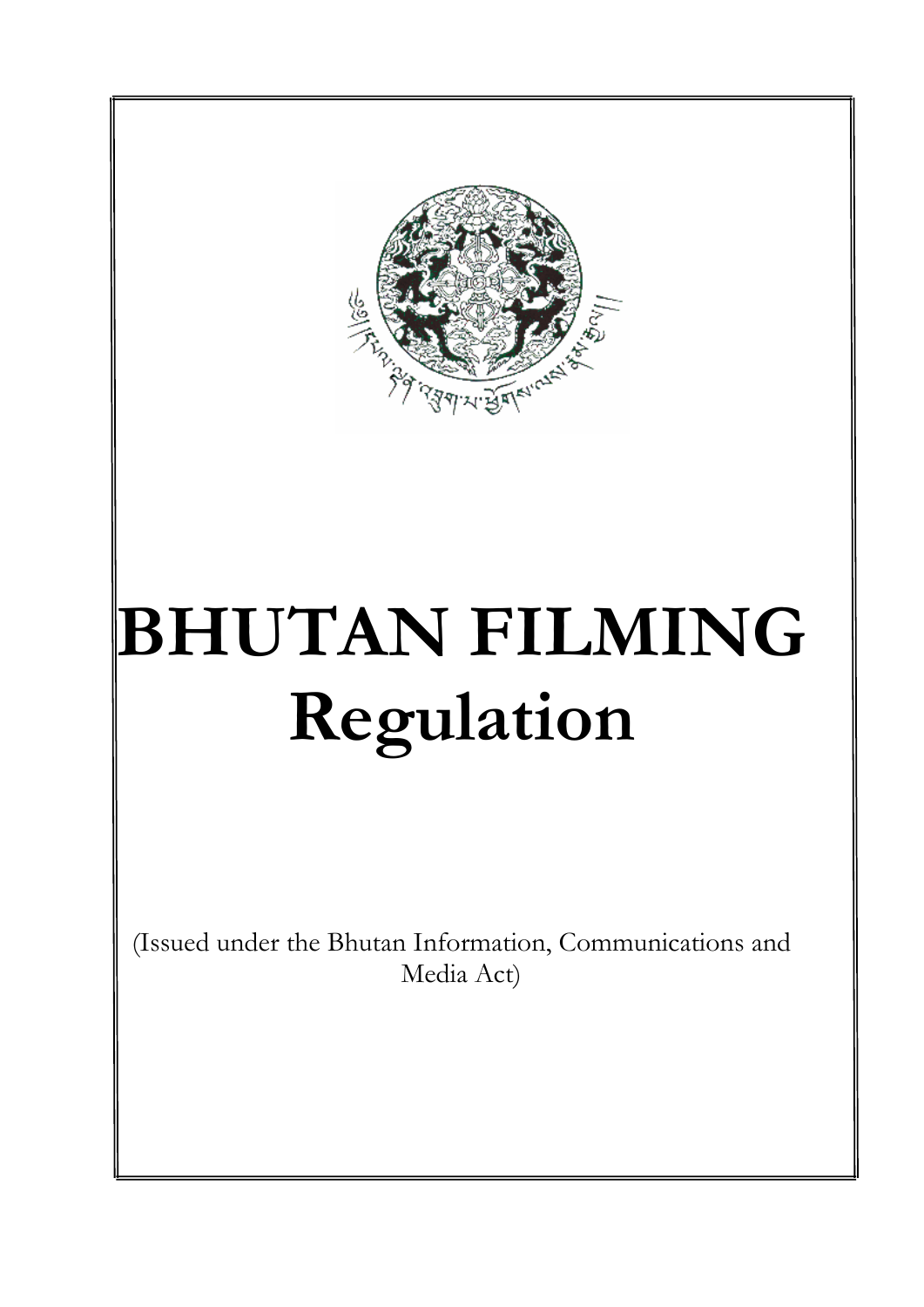# **TABLE OF CONTENTS**

| 1.  |  |
|-----|--|
| 2.  |  |
| 3.  |  |
| 4.  |  |
| 5.  |  |
| 6.  |  |
| 7.  |  |
| 8.  |  |
| 9.  |  |
| 10. |  |
| 11. |  |
| 12. |  |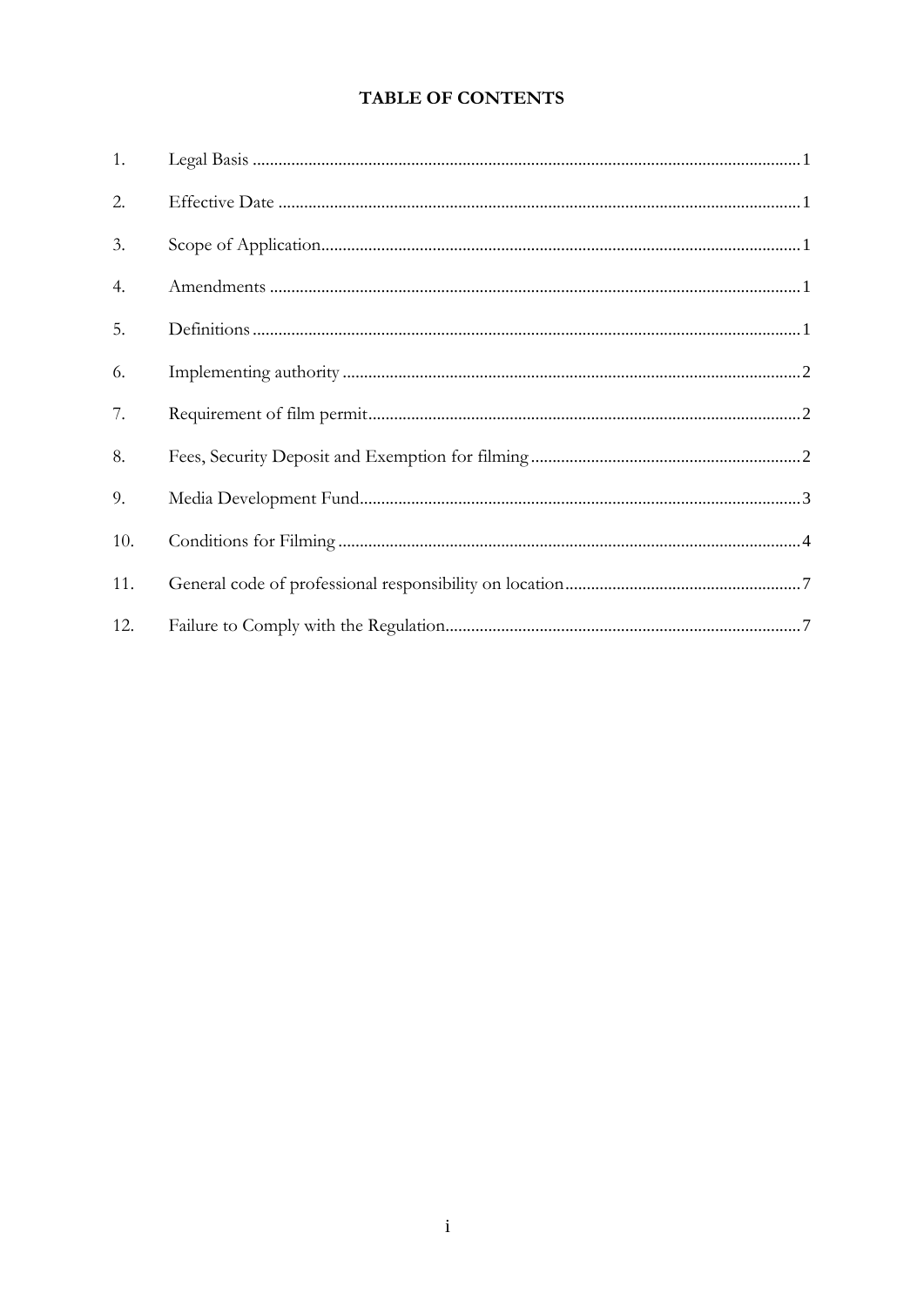#### **Regulation Governing Filming in Bhutan**

## <span id="page-2-0"></span>**1. Legal Basis**

This Regulation is issued pursuance to the Bhutan Information, Communications and Media Act ('the Act') to ensure that international filming activities within Bhutan conforms to the laws and regulations of the country and the local sensitivities, and to avoid negative impacts on the society.

#### **2. Effective Date**

This Regulation shall come into force from the 22<sup>nd</sup> Day of March 2007.

#### **3. Scope of Application**

This Regulation shall apply to all international filmmakers, companies and individuals who seek to engage in any filming activity in Bhutan with or without cooperation with any local film company, an individual producer, director or any other Bhutanese individual involved in filming making.

#### **4. Amendments**

This Regulation may be amended by the Minister as and when required, according to the needs and changes in national priorities, government policies and industry trends.

#### **5. Definitions**

In addition to the following terms, or unless the context requires otherwise, the words and terms used in this Regulation shall have the same meaning as assigned in the Act.

"Bhutanese Filming Company" means a film company licensed in Bhutan.

"Bhutanese Filmmaker" means a filmmaker who is a citizen or a permanent resident of Bhutan or a company registered in Bhutan.

"Development or Project related Filming Activities" means a filming activity being conducted strictly as a part of development-related projects currently implemented in Bhutan.

"Documentary" means a non-fiction film, shot on a location using actual persons and not actors, and focusing thematically on historical, scientific, social, or environmental subjects.

"Filming Activity" means any activity of engaging in the making of any films, documentaries or advertisements and photography related to a project or for a commercial gain.

"International Filmmaker" means a filmmaker employed by a foreign film company or an individual applying for filming permits from outside Bhutan.

"International Filming Company" means any foreign film company not licensed in Bhutan.

"Local Counterpart" means a licensed Bhutanese tour agents handling travel arrangements for foreign filming teams and/or licensed filming companies or individuals and/or government agency handling filming arrangements in Bhutan.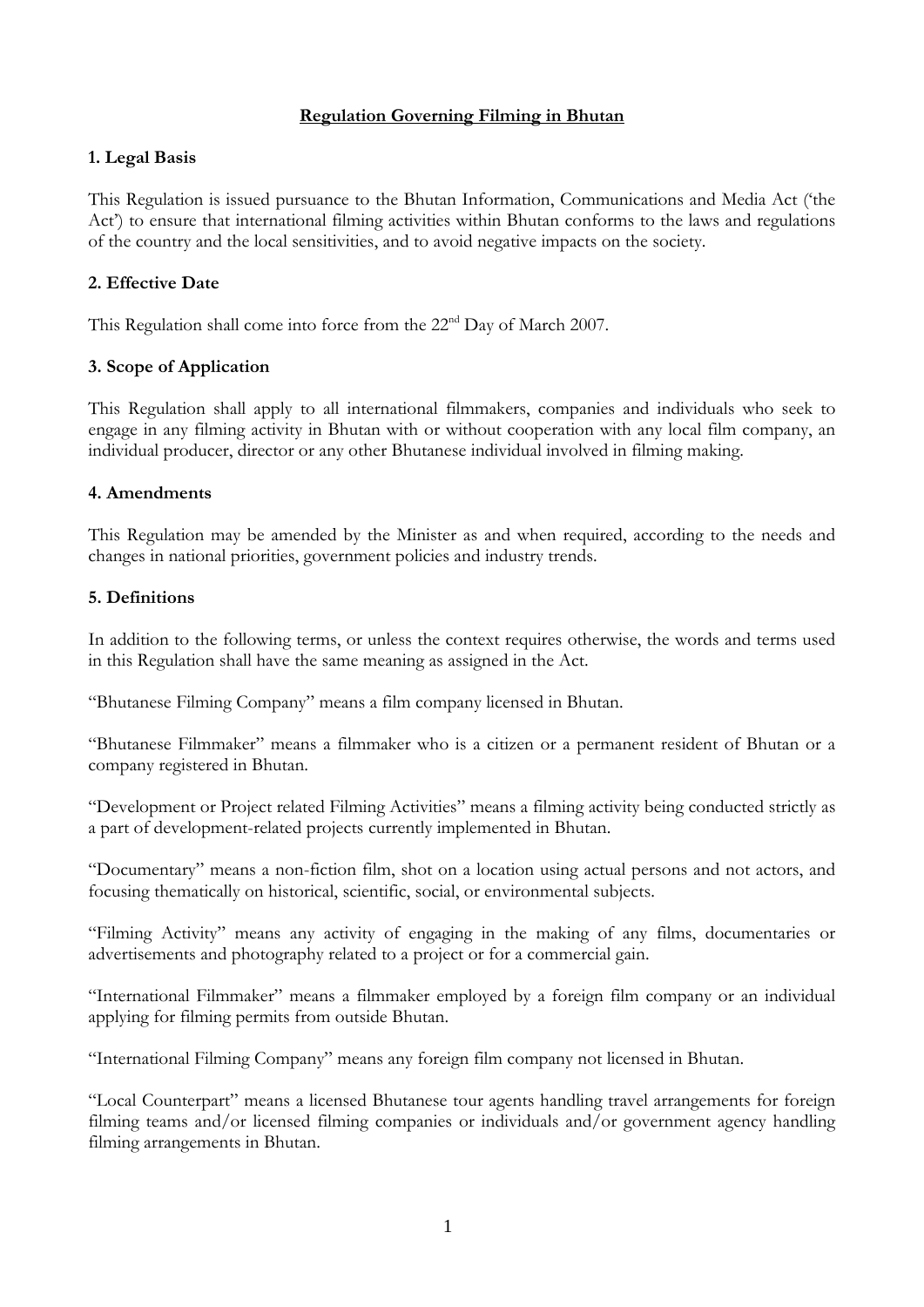#### <span id="page-3-0"></span>**6. Implementing authority**

The Bhutan InfoComm and Media Authority ('the Authority') shall be the sole authority to grant filming permits to foreign companies or filmmakers, and to implement and enforce this Regulation. However, the issuance of permits shall be subject to clearance from the Department of Information and Media, to which the foreign companies or filmmakers should submit their proposal with an application as prescribed in Annex 1 of this Regulation.

#### **7. Requirement of film permit**

- i. Any activities related to films, documentaries and advertisements shall be allowed in Bhutan only after obtaining a permit from the Authority. Applications must include details of all sequences to be filmed in Bhutan.
- ii. Shooting on restricted locations shall be subject to permission being granted by relevant authorities, wherein the foreign companies or individuals should obtain a written permission from individual organizations, after obtaining a filming permit from the Authority.
- iii. The permit shall not be transferable.

#### **8. Fees, Security Deposit and Exemption for filming**

#### **8.1 Fees**

A stated filming royalty fee, in terms of United States Dollars, shall be payable to the Authority along with a security deposit as per Clause 8.2 of this Regulation. This security deposit shall be refunded subject to clause 8.3 of this Regulation:

| Sl. No. | <b>Types</b>     | <b>Royalty Payable</b> | <b>Security Deposit</b> | Total        |
|---------|------------------|------------------------|-------------------------|--------------|
|         | TV Documentary   | $USD 3,000/-$          | USD 2,000/-             | USD 5,000/-  |
| 2       | Films            | USD 10,000/-           | $USD 2,000/-$           | USD 12,000/- |
| 3       | Advertisement    | $USD 5,000/-$          | USD 2,000/-             | USD 7,000/-  |
| 4       | Music Video      | $USD 3,000/-$          | USD 2,000/-             | USD 5,000/-  |
| 5       | <b>TV</b> Series | USD $3,000/$ - per     | $USD 2,000/-$           | USD 5,000/-  |
|         |                  | episode                |                         |              |

The filming fee as stated above shall apply to all filming activities irrespective of whether they are for **non-profit, project related, developmental, promotional and educational films made by a development partner with the government, Bhutanese NGOs and other licensed organizations.** There shall be no exemption of the fee under any circumstances.

#### **8.2 Security Deposit**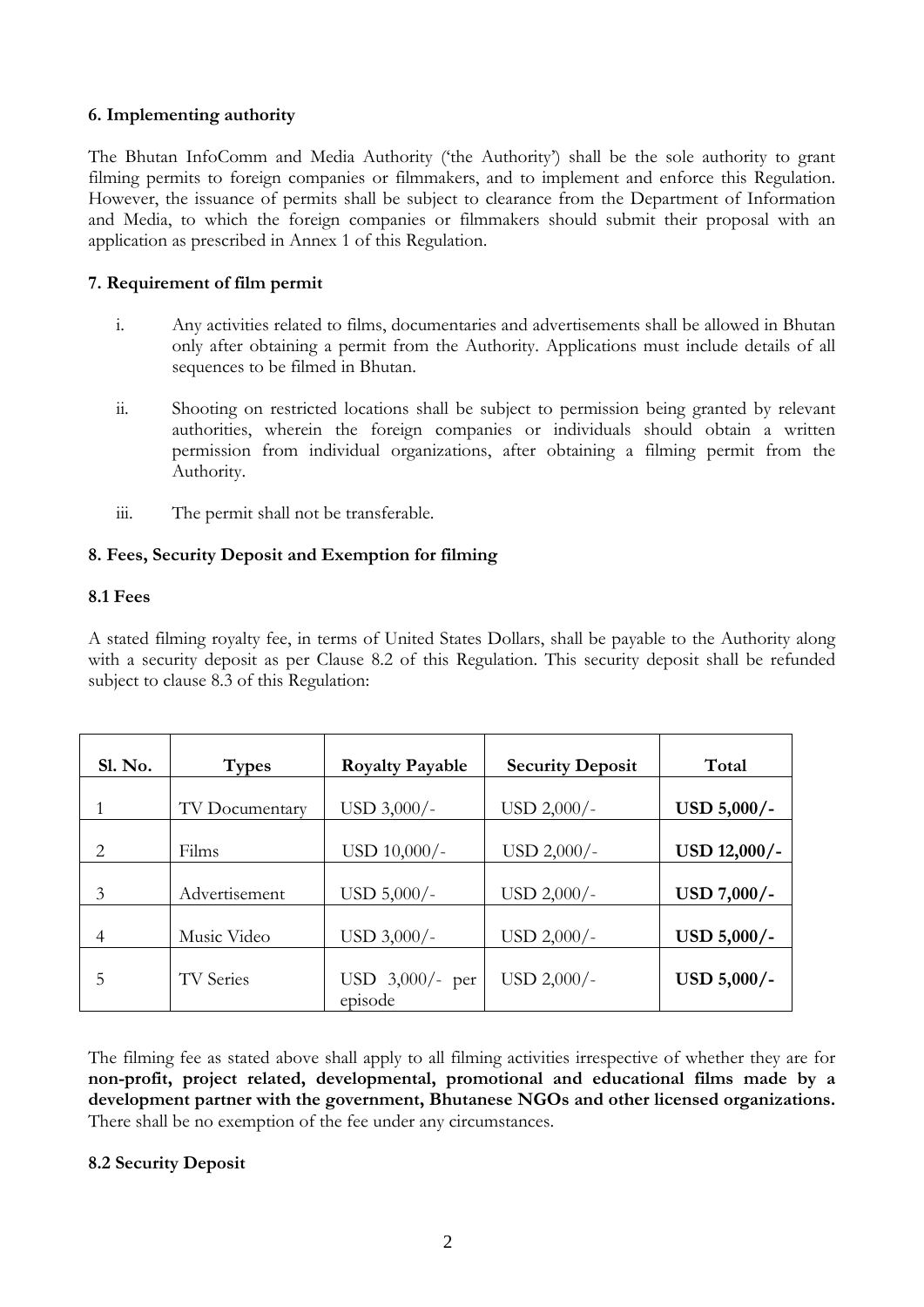<span id="page-4-0"></span>The security deposit shall be applicable to all types of filming activities carried out in Bhutan. The security deposit paid shall be forfeited if the requirements of Clause 8.3 of this Regulation are not met. However, the Authority shall not be liable for the payment of any direct or indirect interests on the security amount deposited with it as per this provision.

#### **8.3. Preview of production**

- **i.** Documentaries and Films: The Authority shall preview the documentaries and films made. The filmmakers shall be required to make changes, if any, to the part or parts of the film, as required by the Examiners. One copy each of the final edited version of the film shall be submitted to the Authority for its records. The security deposit shall be refunded on receipt of the final films.
- **ii.** Project-related films: Any project-related films or documentaries made with a government partner shall be previewed by the individual ministry or government organization concerned, wherein a member of the Authority shall be present. The government partners for these films shall be responsible for submitting a copy of the final film to the Authority for record.

#### **9. Media Development Fund**

All filming royalty fees collected shall be retained and deposited into the Media Development Fund, a sub-fund created under the Universal Service Fund as per Section 57 of the Act, to be administered by the Authority.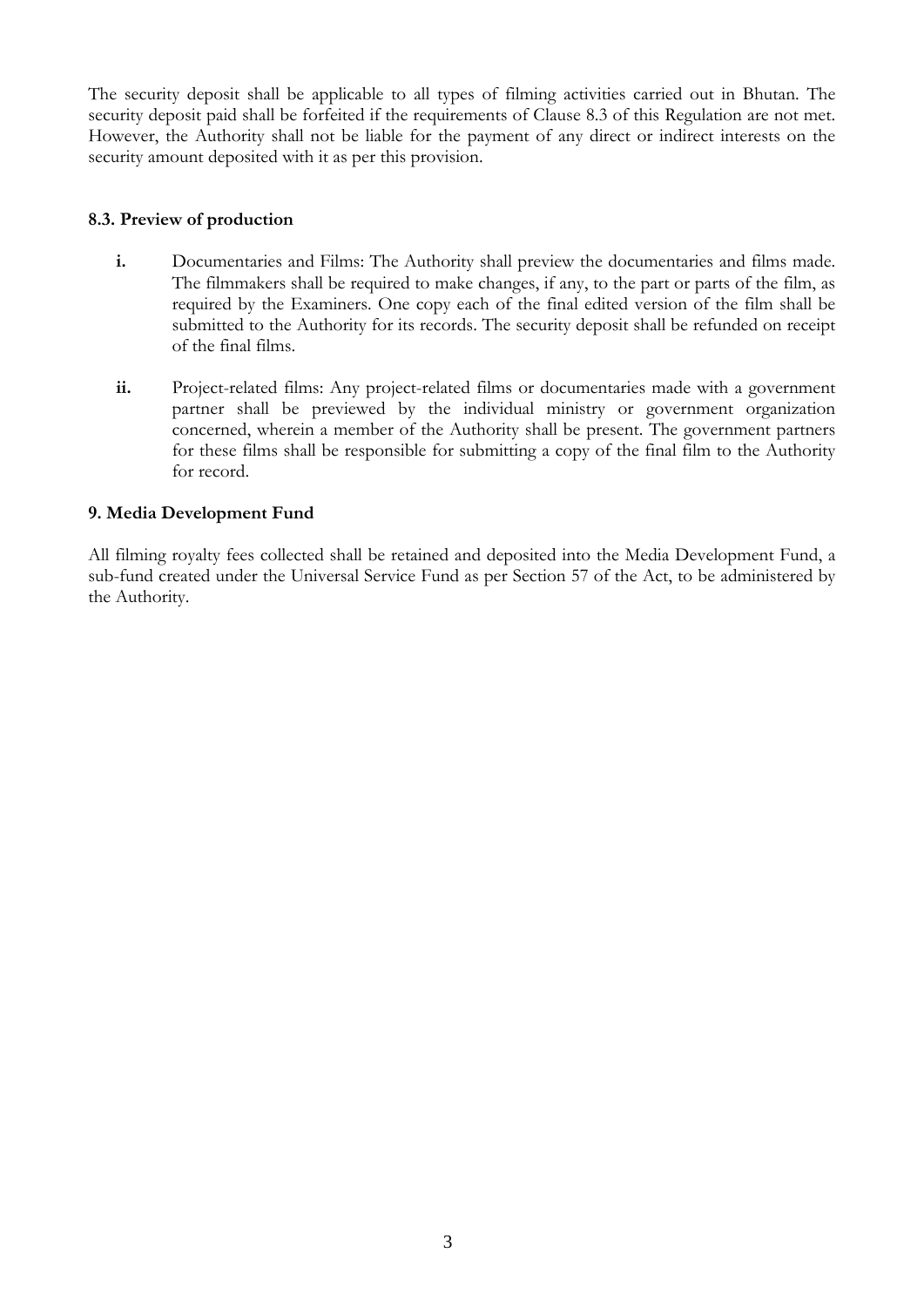#### <span id="page-5-0"></span>**10. Conditions for Filming**

#### **10.1 Requirements for filming**

The following conditions shall be followed while filming in Bhutan:

- i. The film company shall apply for and obtain the permit before filming in Bhutan;
- ii. The film company shall appoint a registered or licensed local counterpart to handle its travel arrangements;
- iii. Visa formalities shall be based on the filming permit issued by the Authority, and it shall be the responsibility of the local counterpart to complete visa formalities;
- iv. The local counterpart involved in handling arrangements or sponsoring the film shall be responsible for ensuring full compliance to various provisions of this Regulation, the Act, or any other laws of Bhutan, by the members of the crew. The local counterpart shall also be responsible for briefing and ensuring that the international film crew understand local sensitivities and observe existing cultural norms;
- v. The film company shall not deviate from the subject and locations originally proposed in the application. Prior written permission of the Authority shall be obtained in case of any deviation from the original script and location;
- vi. Filming permits shall not in any way entitle the members of the crew to any right of access to restricted areas or establishments, nor shall it entitle them to any privileges with regard to space or special arrangements in festival premises;
- vii. The filming team must ensure that their activities do not in any way cause undue disturbances or inconvenience to the public. The team shall strictly abide by the code of conduct and other rules as stipulated by the local authorities;
- viii. In the case of special official media visits from other countries, the relevant government organization shall depute a liaison officer to accompany the visiting film team;
- ix. The producer shall observe all rules and regulations relating to import/export, customs and excise duties, relevant taxes, and foreign exchange, in connection with filming activities in Bhutan;
- x. Every film company or individuals shall be required to have insurance before beginning work in Bhutan to cover all liabilities. The local counterparts and government shall not be liable for any mishap that may occur during filming. Further, no film permit shall be granted without a valid insurance policy;
- xi. If the team abandons its plan of filming after obtaining the permit or decides to discontinue filming for any reasons, the processing fee paid shall not be refundable. The security deposit, however, shall be refunded provided the Authority is satisfied with the reasons and/or circumstances put forward by the company as the cause(s) leading to discontinuation of the filming programme, and that no filming activity has taken place. The permit shall stand cancelled thereby;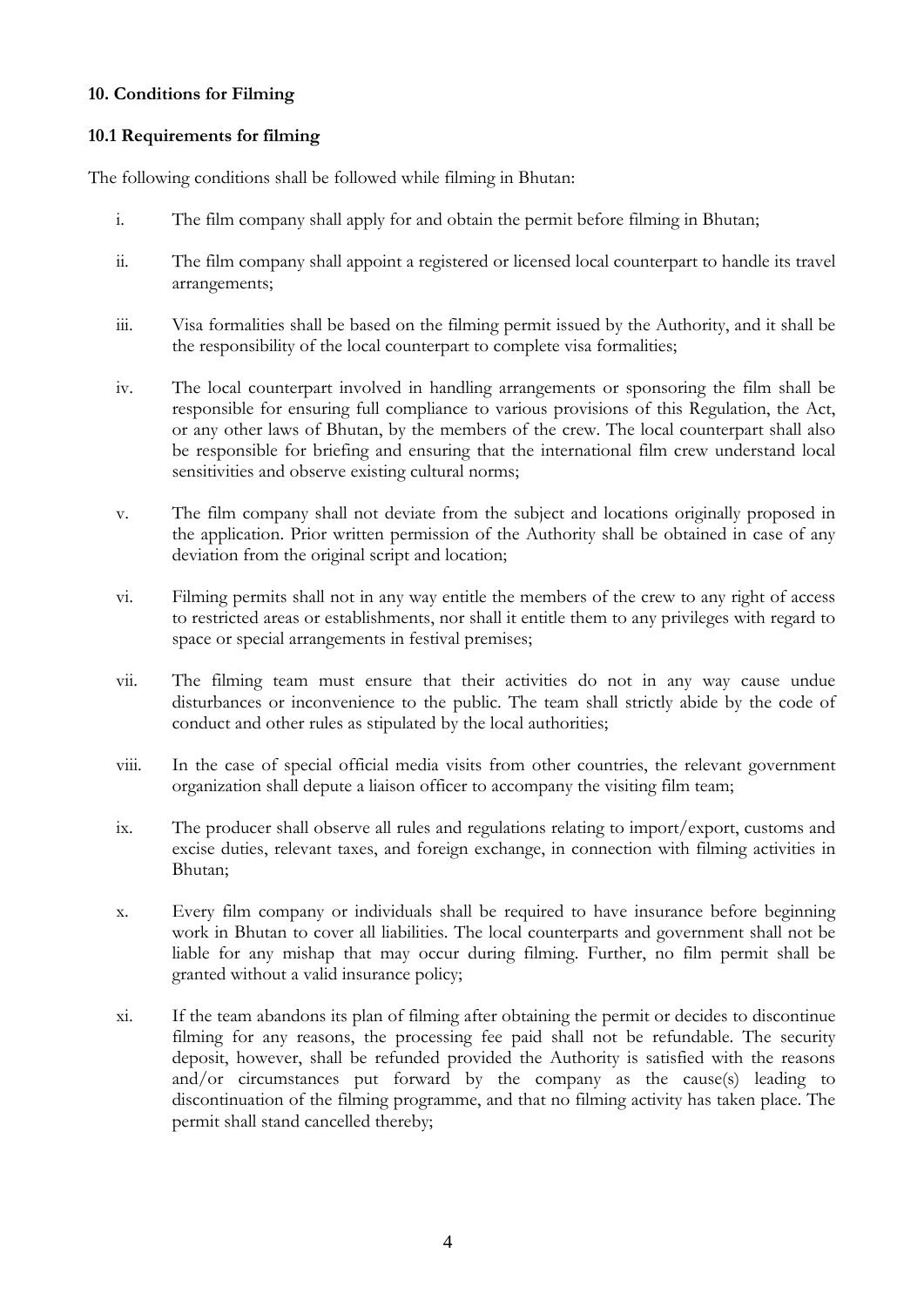- xii. The Authority reserves the right to revoke a permit issued without assigning any reasons. In such cases the royalty paid and the security deposit made shall be refunded without any interest;
- xiii. After completion of the film, the Authority shall require selected sequences of the film to be screened before the departure of the film crew. The Authority reserves the right to require the company to edit or remove any particular scene in the film which does not comply with existing rules and regulations; and
- xiv. Screening or broadcasting of the film shall not be done or allowed without first being reviewed by the relevant authorities.

#### **10.2. Content**

The following conditions with regard to contents should be followed and maintained by all the members of the crew:

- i. The tone and content of programming shall not in any way incite discrimination, hatred or violence against any individual or identifiable group based on race, national or ethnic origin, religion, gender, sexual orientation, age, disability, marital or family status, or political affiliation;
- ii. Violence shall be neither glorified, exploited nor used out of context;
- iii. Utmost care should be taken with regard to the sensitivity of the portrayal of matters relating to gender, children and youth;
- iv. Programmes must not provoke domestic, international, religious or political conflicts;
- v. Pornography, either in words expressed or depicted, or in any other form shall not be permitted;
- vi. Any matter invading privacy of life, home or correspondence of any person shall not be portrayed without the subject's expressed and written consent; and
- vii. Documentaries shall not engage in publicizing information that is false, and not authenticated. They should always seek a true source of information.

#### **10.3. Filming in restricted locations**

Any filming activities at certain restricted locations such as Dzongs, monasteries, national parks, mountain peaks and other protected areas, private and public property, shall be carried out only with prior written permission and approval from the concerned authorities or individuals.

#### **10.4. Safety Considerations**

For the safety of the cast, crew, and the public, all filmmakers shall:

- i. put in place such safety measures, such as fencing, safety nets, and any other safety considerations;
- ii. arrange adequate safety precautions wherever tracks, cranes and other heavy equipments are used, particularly in public areas. All equipment should be removed, and where not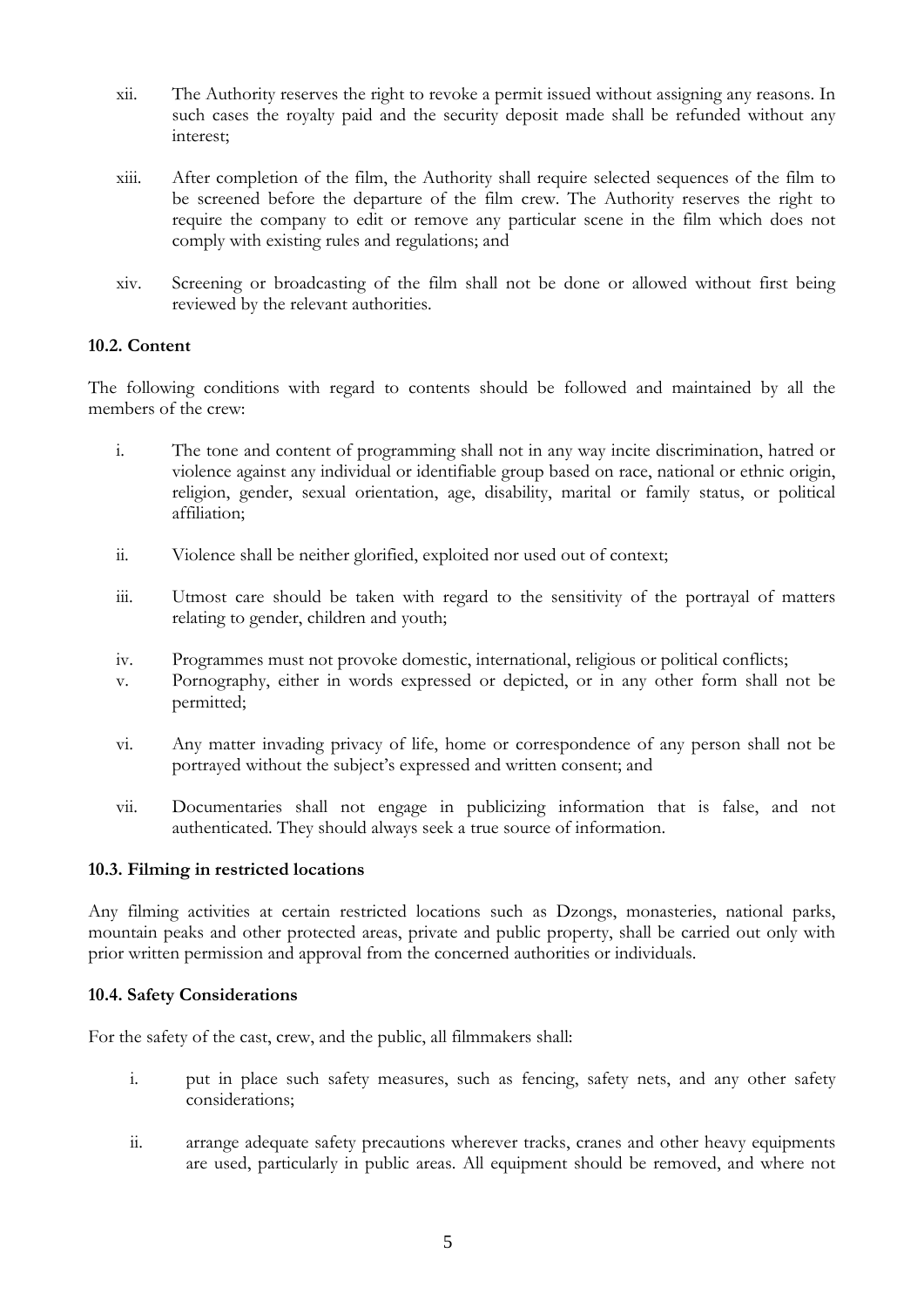possible, adequate precautions shall be taken to seal off the area to the public, in consultation with the Royal Bhutan Police or other concerned authorities; and

iii. obtain written approval from the Department Forest and the Royal Bhutan Police and other district or local authorities, if a particular scene(s) of the film require the use of fire works, special effects or filming especially in the forest. In addition to this written approval, the film production company should have adequate safety equipment (e.g. fire fighting equipment) and people on the set to prevent accidents.

#### **10.5. Filming on highways**

While filming on highways or on any motorable roads, the filming company shall:

- i. obtain the permission of the Road Safety and Transport Authority and the Traffic Police and inform district authorities before at least three days of filming;
- ii. not hold up traffic longer than periods specified in the permission given;
- iii. appropriately post sign boards to warn traffic about filming activities going on with information about the time of the closure and opening of the road, and requesting their cooperation; and
- iv. make announcements on public radio and other media informing people about filming activities to take place at a particular location at a particular time with information on time of the closure or opening of road(s).

#### **10.6. Filming on state property**

To film on state property, the filming company shall:

- i. apply in writing to the organization or agency concerned, informing them of the intention, date and plan for filming. Permission must be obtained in writing; and
- ii. contact the concerned agency at least three days in advance if officers are needed on location when the filming starts, and if local law enforcement should be involved.

#### **10.7. Filming in remote areas**

For any filming activity to take place in remote places, the film company shall:

- i. inform the local district administrator; and
- ii. give adequate notice to inform the public of any filming activity in the areas.

#### **10.8. Filming in crowded areas**

For any filming activity to take place in crowded areas, the film company shall:

- i. give proper notification to the residents, public and business companies which may be affected by the filming activities; and
- ii. include in the notice the name of the company, name of the production, company contact, and type of activity and duration.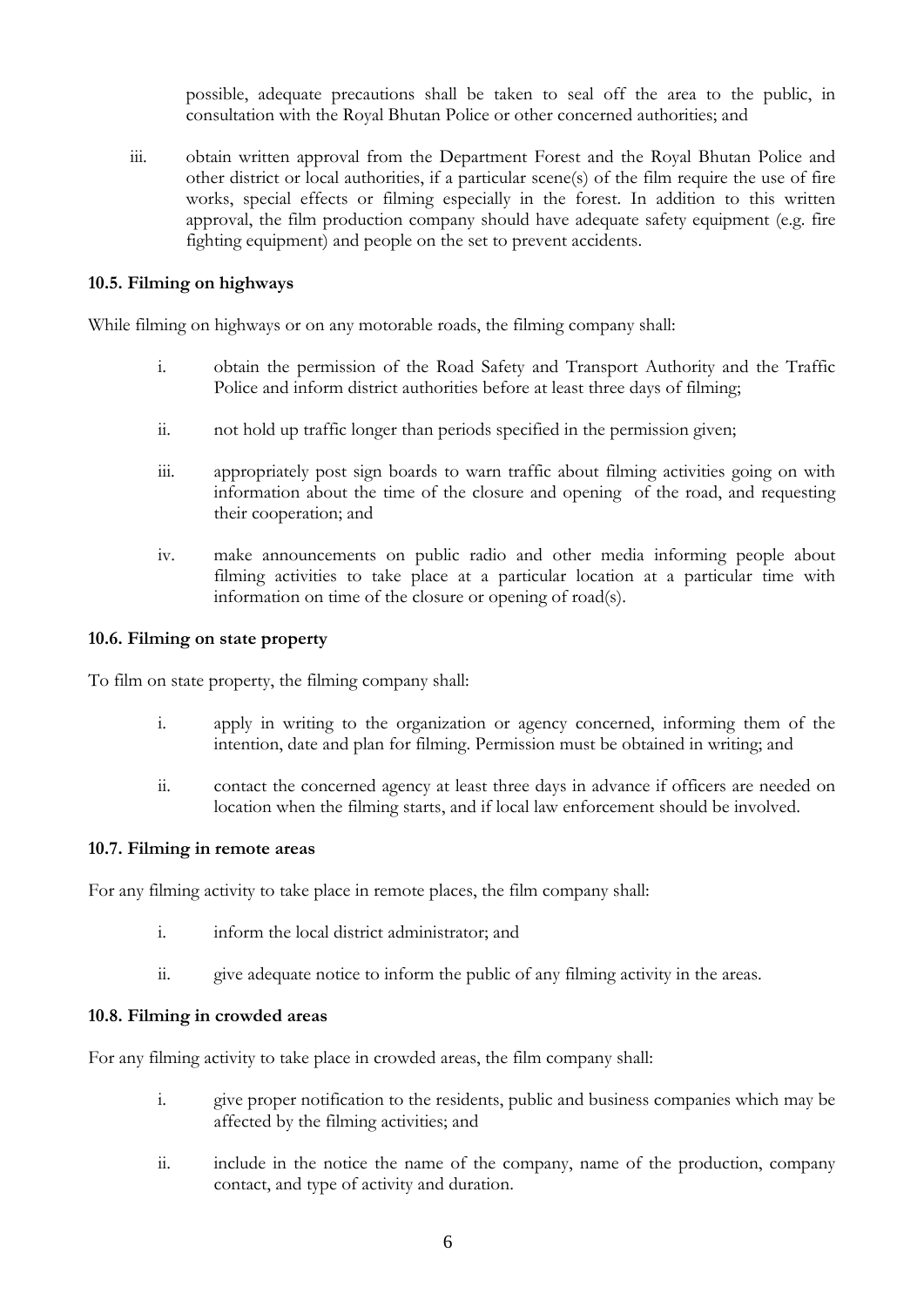#### <span id="page-8-0"></span>**11. General code of professional responsibility on location**

While filming, the following general code shall be followed:

- i. Production vehicles, cast and crew shall observe designated parking areas and rules;
- ii. All catering, construction and trash from the filming shall be removed from the location;
- iii. All production shall refrain from disturbing the peace and quiet of neighborhoods and shall maintain noise levels as low as possible;
- iv. When using floodlights to film at night, permission shall be obtained from the municipal authorities and police, and the residents in the areas shall be informed;
- v. All sets and props shall be removed upon completion of filming;
- vi. All cast and crew shall respect the sensitivities of local communities; and
- vii. The production company shall comply with the provisions of the permit at all times.

#### **12. Failure to Comply with the Regulation**

Any person who contravenes or fails to comply with the provisions of this Regulation shall be guilty of an offence and shall be liable for any actions prescribed under the Act or the Bhutan Penal Code. In addition, the security deposit shall be forfeited, project stopped, and the filming company may be barred from future filming in Bhutan.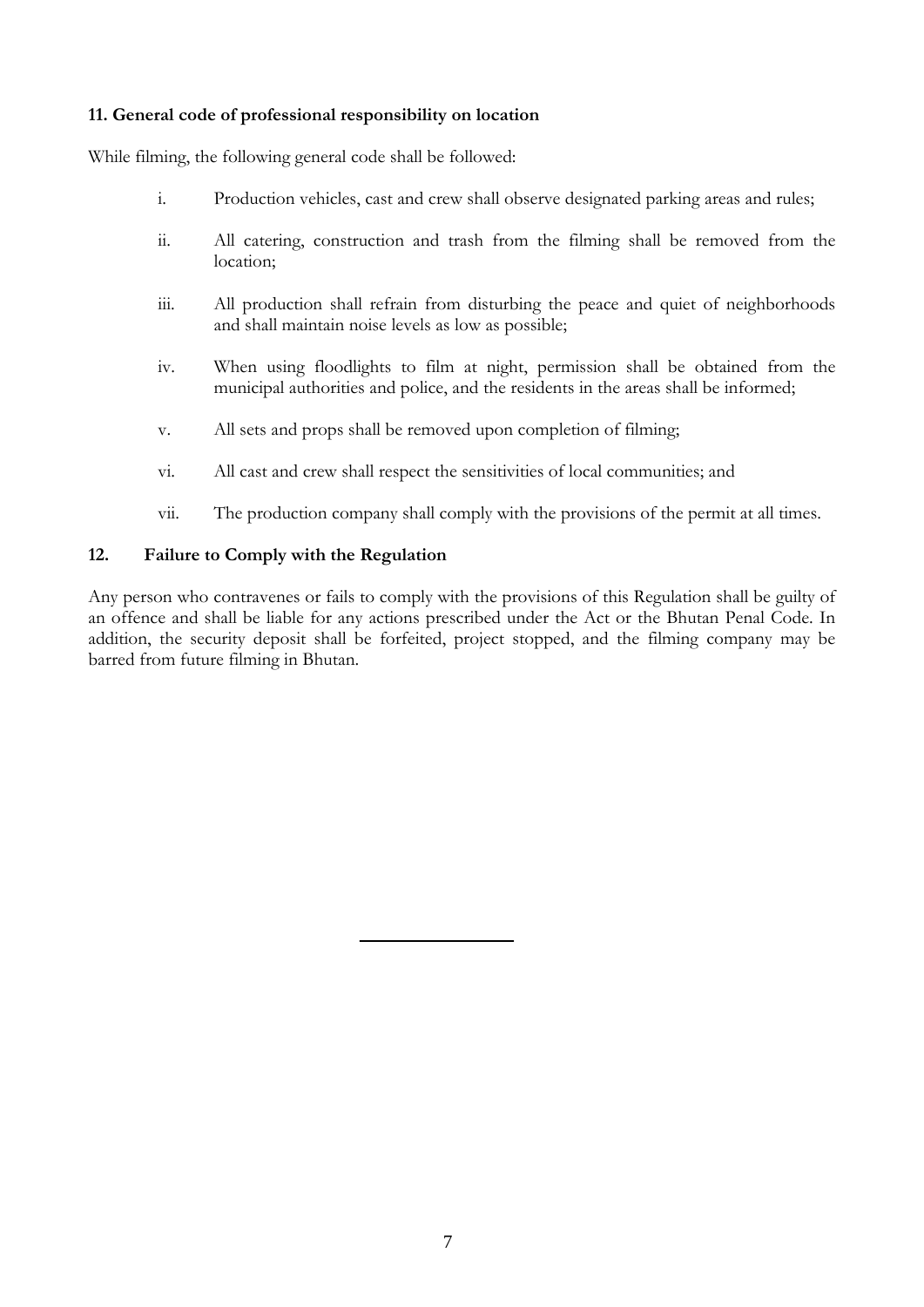

**Annex 1**

# **Ministry of Information & Communications**

# **Royal Government of Bhutan**

**Thimphu: Bhutan** 

# **FILM PERMIT CLEARANCE APPLICATION FORM**

*Completed applications with full details, and synopsis of the project, should be submitted at least fifteen (15) working days in advance of the proposed filming activity to the Department of Information and Media, Ministry of Information and Communications.*

| Ref No:                                                                                                                | Date:  |
|------------------------------------------------------------------------------------------------------------------------|--------|
| To:                                                                                                                    |        |
| The Director<br>Department of Information and Media<br>Ministry of Information and Communications<br>Thimphu<br>Bhutan |        |
| 1. Type of Filming:                                                                                                    |        |
| Film TV Documentary TV Series Student Film Music Video                                                                 |        |
| $\Box$ Advertisement                                                                                                   |        |
| Format: Still 16mm; 35mm; 70mm movie film   Video                                                                      | Others |
| <b>Budget: USD:</b>                                                                                                    |        |
|                                                                                                                        |        |
| 3. Company: 2008 2014 2022 2023 2024 2022 2022 2023 2024 2022 2023 2024 2022 2023 2024 2025 2026 2027 2028 202         |        |
|                                                                                                                        |        |
|                                                                                                                        |        |
|                                                                                                                        |        |
|                                                                                                                        |        |
|                                                                                                                        |        |
|                                                                                                                        |        |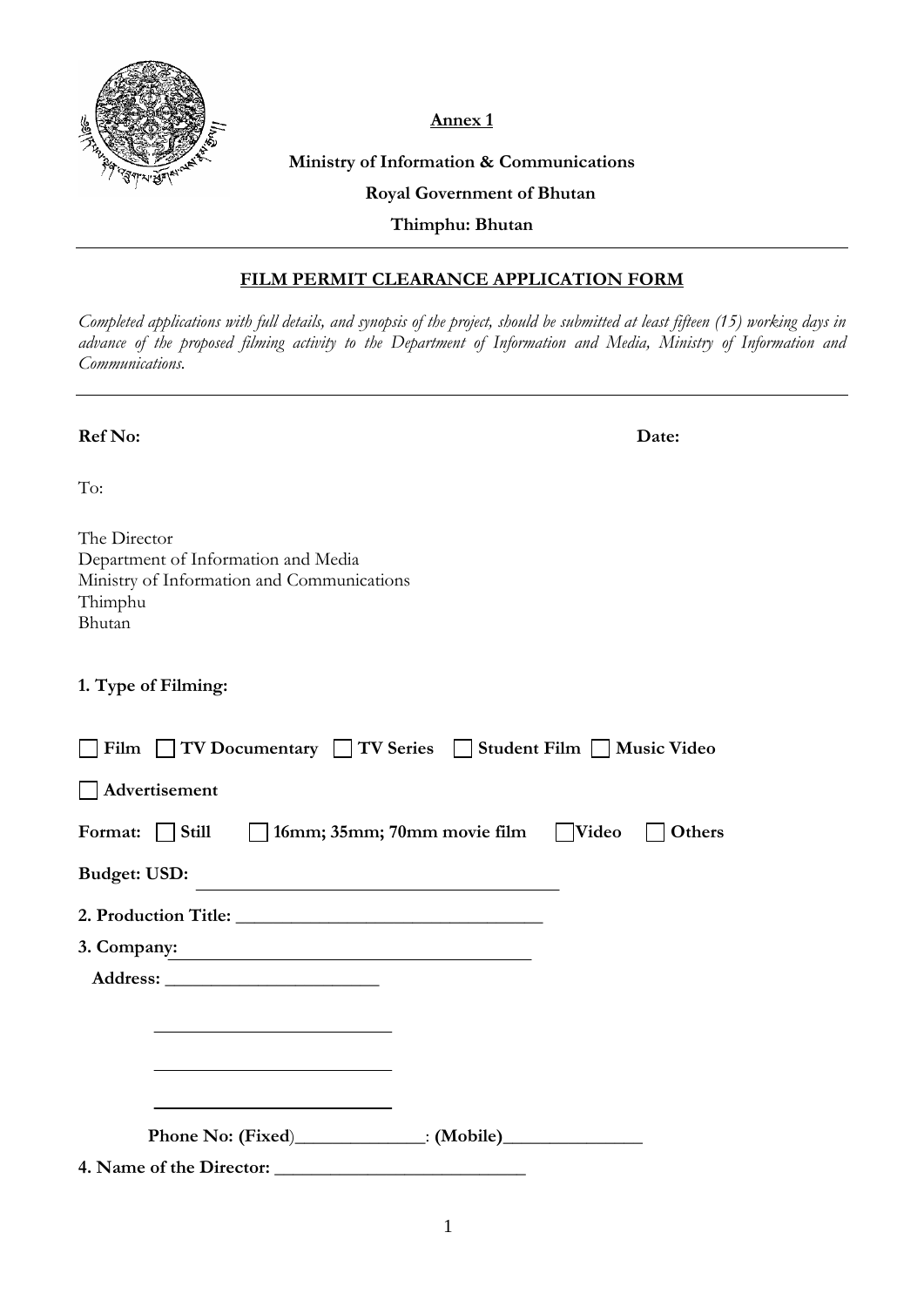## **5. Crew and Vehicles:**

| Total No. of Cast and Crew (attach their names and nationality): |                             |  |  |  |
|------------------------------------------------------------------|-----------------------------|--|--|--|
| <b>Total No. of Unit Vehicles:</b>                               | Total No. of Crew vehicles: |  |  |  |
| <b>Proposed Locations for Vehicle Parking:</b>                   |                             |  |  |  |

# **6. Filming Description:**

| Fx Gun Fire                                                                                                                                                                                          |  | Fx Rain or Snow |  | Car Stunt                  | <b>Fx</b> Explosion                     |  |
|------------------------------------------------------------------------------------------------------------------------------------------------------------------------------------------------------|--|-----------------|--|----------------------------|-----------------------------------------|--|
| Animals                                                                                                                                                                                              |  | Tow Shot        |  | Loud Noise $\vert \ \vert$ | $Helicopters/Aircraft \Box$             |  |
| <b>Fx</b> Fire                                                                                                                                                                                       |  | <b>Boats</b>    |  |                            | Road Control $\Box$ Public Notification |  |
| General Description of scence(s) to be flimed including all special effects and stunts (attach<br>additional sheet if needed, i.e. amount/type of explosives, animals, aircraft,<br>$etc.$ ): $\_\_$ |  |                 |  |                            |                                         |  |
|                                                                                                                                                                                                      |  |                 |  |                            |                                         |  |

# **7. Location Information**

**Describe the site and how it will be used** (attach additional sheet if needed)**:** 

|                        | Times:                            |
|------------------------|-----------------------------------|
|                        | Times                             |
| Location#3: FilmDates: | $_<$ Times: $\_\_\_\_\_\_\_\_\_\$ |
| Location#4: FilmDates: | Times:                            |
|                        | Times:                            |

**\_\_\_\_\_\_\_\_\_\_\_\_\_\_\_\_\_\_\_\_\_\_\_\_\_\_\_\_\_\_\_\_\_\_\_\_\_\_\_\_\_\_\_\_\_\_\_\_\_\_\_\_\_\_\_\_\_\_\_\_\_\_\_\_\_\_\_\_\_\_\_\_\_\_\_\_\_\_\_\_\_\_**

*(NB: For some specific locations permission has to be obtained from concerned authorities)*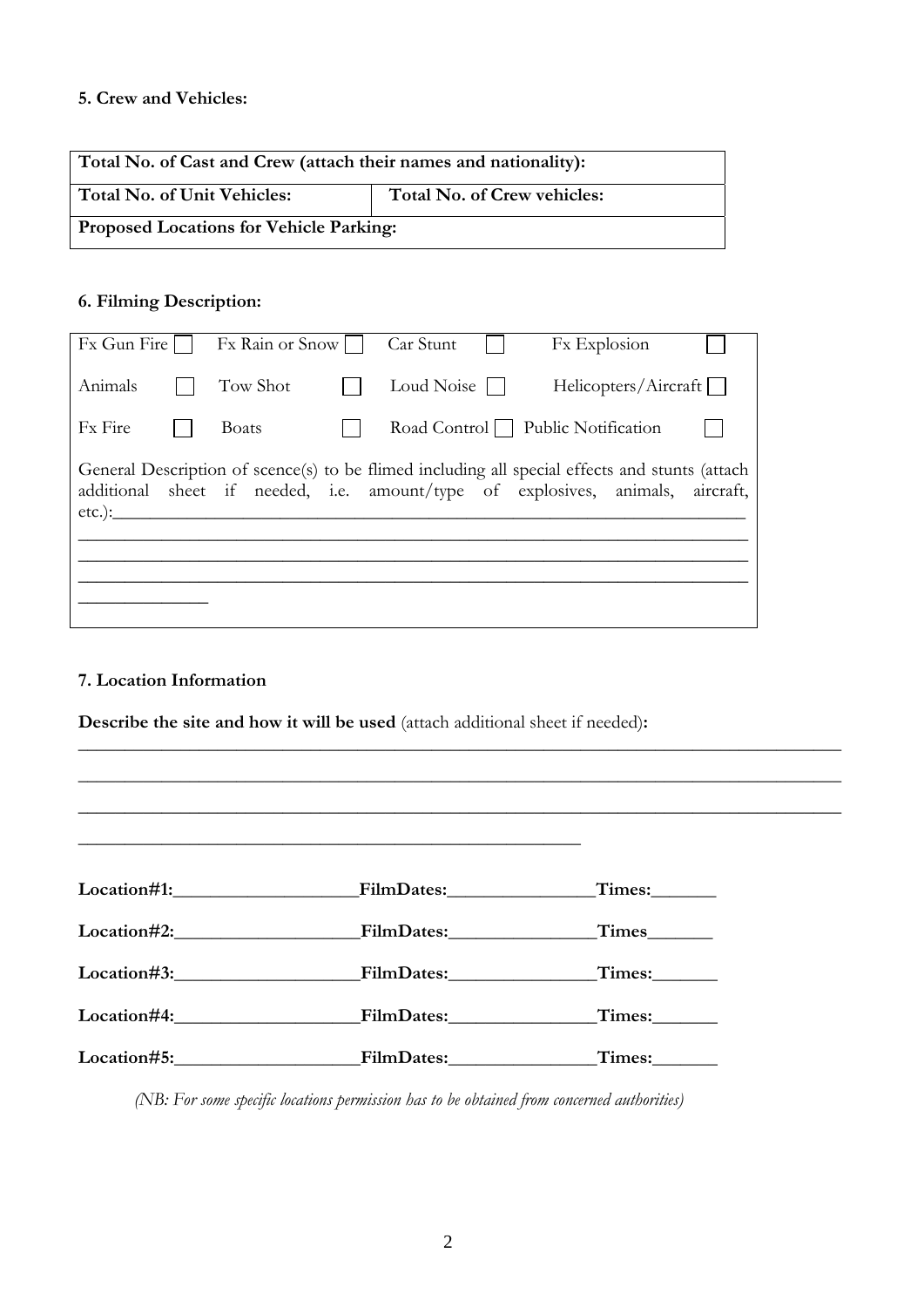- **8.** Synopsis of the film and filming programme explaining its background, theme, objective/purpose, etc. (Attach to this application).
- **9.** Duration of the filming activity in the country.
- **10.** Composition of the filming team/crews and list of filming equipment, accessories, consumables, etc. (Attach to this application).
- **11.** A letter of recommendation/endorsement from the sponsoring company and/or agency, if any.
- **12.** Any other additional information, as the ministry may require.

#### **Project Questions**

| (Requires further clearance from relevant agencies if any answer is "YES")                                                                                      |                |            |
|-----------------------------------------------------------------------------------------------------------------------------------------------------------------|----------------|------------|
| Will the filming occur between 10.00 pm and 7:00 am?                                                                                                            | N <sub>0</sub> | <b>Yes</b> |
| Will the Traffic on any public or private road be delayed<br>for more then 3 minutes?                                                                           |                |            |
| Is a residence located within 2000 M of any gunfire, explosions,<br>Aircraft, helicopters or other activities that create exceed levels<br>normal for the area? |                |            |
| Will the production create light and glare exceeding that which<br>is normal for the area                                                                       |                |            |
| Will dust be generated that will likely impact surrounding properties?                                                                                          |                |            |
| Will any wild or domestic animal be used in the project?                                                                                                        |                |            |
| Will any hazardous materials be brought onto the site or used<br>during the filming?                                                                            |                |            |

**I/We hereby certify and declare that the above information is correct to the best of my/our knowledge and declare that if the filming permission is granted, I/We shall abide by the rules and regulations. I/We also undertake to make necessary modifications and changes and even redo the whole filming, if required by the Examiners. I/We also undertake not to include themes which will be against the interest of religious, cultural and the policies of the Royal Government of Bhutan. Further, I/We indemnify the Department and the Ministry against any liability due to contravention of any rules, regulations and the laws of Bhutan by any member of the crew.** 

Date: Place: Name and Signature of the Applicant